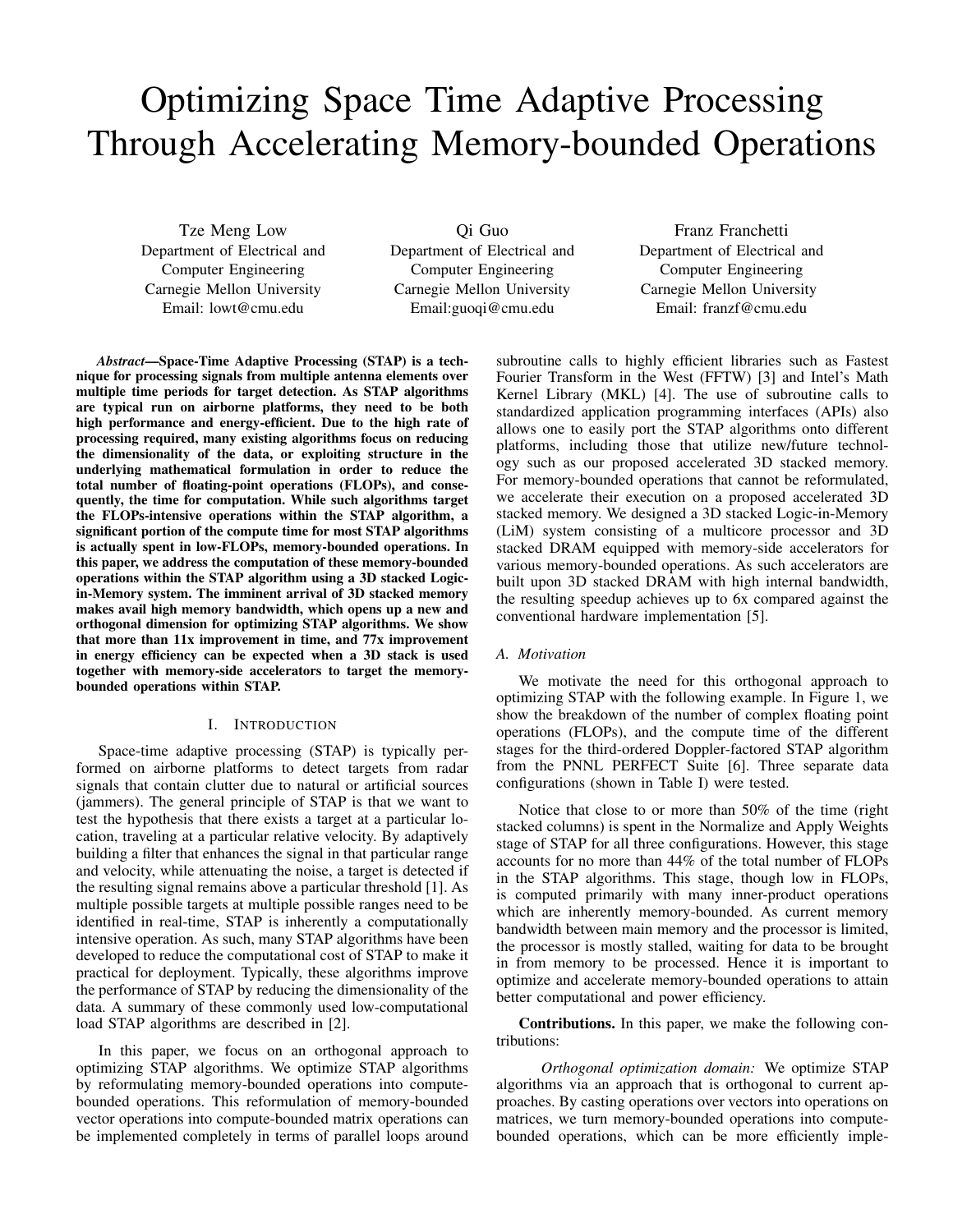

Fig. 1. Breakdown of the compute time and number of complex FLOPs for different configurations provided by the PNNL PERFECT Suite. The left stacked bar shows breakdown of the complex FLOPs, while the right shows breakdown of compute time.

| Parameter                     | Variable  | Small | Medium                                  | Large |  |
|-------------------------------|-----------|-------|-----------------------------------------|-------|--|
| Spatial channels/ elements    | L         | 4     | 6                                       |       |  |
| Pulses per CPI                | Р         | 128   | 128                                     | 128   |  |
| Doppler bins                  | K         | 256   | 256                                     | 256   |  |
| Range bins                    | N         | 512   | 1024                                    | 4096  |  |
| Range bins per training block | $N_R$     | 32    | 64                                      | 64    |  |
| Temporal degrees of freedom   | $T_{DOF}$ | 3     | 3                                       | 3     |  |
| Steering vectors              | D         | 16    | 16                                      | 16    |  |
| TABLE I.                      |           |       | DIFFERENT STAP CONFIGURATIONS FROM PNNL |       |  |
| PERFECT SUITE.                |           |       |                                         |       |  |

mented on current architecture with a hierarchical memory. We utilize a 3D stacked memory with memory-side accelerators to compute memory-bounded operations that cannot be converted into compute-bound operations. These optimization/acceleration can result in more than a magnitude improvement in performance. An additional benefit of this approach is that it allows one to implement the entire STAP algorithm as parallel loops around library calls, thereby increasing the portability of the STAP implementation across a variety of platforms.

*Accelerated 3D stacked memory for resource-constraint platforms:* We show that 3D stacked memory with memoryside accelerators can significantly improve the performance (in terms of both time and energy) of algorithms on resourceconstraint platforms. Memory-side acceleration reduces both the time and energy required (close to 3x and 8x improvement over a highly optimized and parallelized implementation) to transfer data from memory to the processor, making it even more suitable for resource-limited platforms on which STAP algorithms are run. In addition, the memory-side accelerators we introduced to the 3D stacked memory are mapped to the library APIs, and thus, can be reused as computational kernels in other applications.

#### II. SPACE TIME ADAPTIVE PROCESSING ALGORITHM

In this section, we present a brief overview of the mathematical operations that are performed in the third-order Doppler-factored STAP algorithm implemented in the PNNL STAP benchmark. In this discussion, we assume that the steer-



Fig. 2. 4 stages of a post-Doppler STAP algorithm. The first stage transforms the received signal to the Doppler frequency, while last three stages of the algorithm is similar if not identical to many other STAP algorithms.

ing vectors, or vectors that model the expected return signal from the target are given as inputs and thus not discussed.

## *A. Stages in STAP*

A post-Doppler STAP algorithm typically comprises of the four main stages, as shown in Figure 2. The received input is first converted into Doppler frequency via a series of FFTs. Then, STAP is performed in the following three stages: 1) Compute an estimate of the interference covariance matrix  $\hat{R}_d$ for the particular range, 2) An adaptive weight,  $w$  is computed with the covariance matrix  $\hat{R}_d$ , and the steering vector v representing the target, and 3)  $w$  is normalized and applied to the range data to compute the desired output. We discuss the different stages in detail below:

*Doppler Processing:* The received signal is first processed by the application of  $L \times N$  Discrete Fourier Transforms (DFT), where  $L$  is the number of array elements and  $N$  is the number of range cells. Typically, as the elements for each DFT are often received in non-consecutive memory addresses, the input data will require a data reshape to reorder them into consecutive memory addresses. This is to improve the performance of each individual DFT. Similarly, because the outputs of the DFTs are not in the form required by subsequent stages, another data reshape is performed after all DFTs have completed. It is important to note that these reshape contains no computation and are purely memory-bounded operations.

*Covariance Matrix Construction:* For each range cell, an interference covariance matrix is computed. In practice, the actual interference covariance matrix is not known *a priori* and an estimate (denoted  $\hat{R}_d$ ) of it has to be computed in realtime. Typically,  $N_R$  range cells around the desired range cell are used to estimate  $R_d$  in the following manner:

$$
\hat{R}_d = \frac{1}{N_R} \sum_{k=0}^{N_R - 1} s_k s_k^H,\tag{1}
$$

where each  $s_k s_k^H$  represents the interference covariance matrix at the  $k^{th}$  range cell.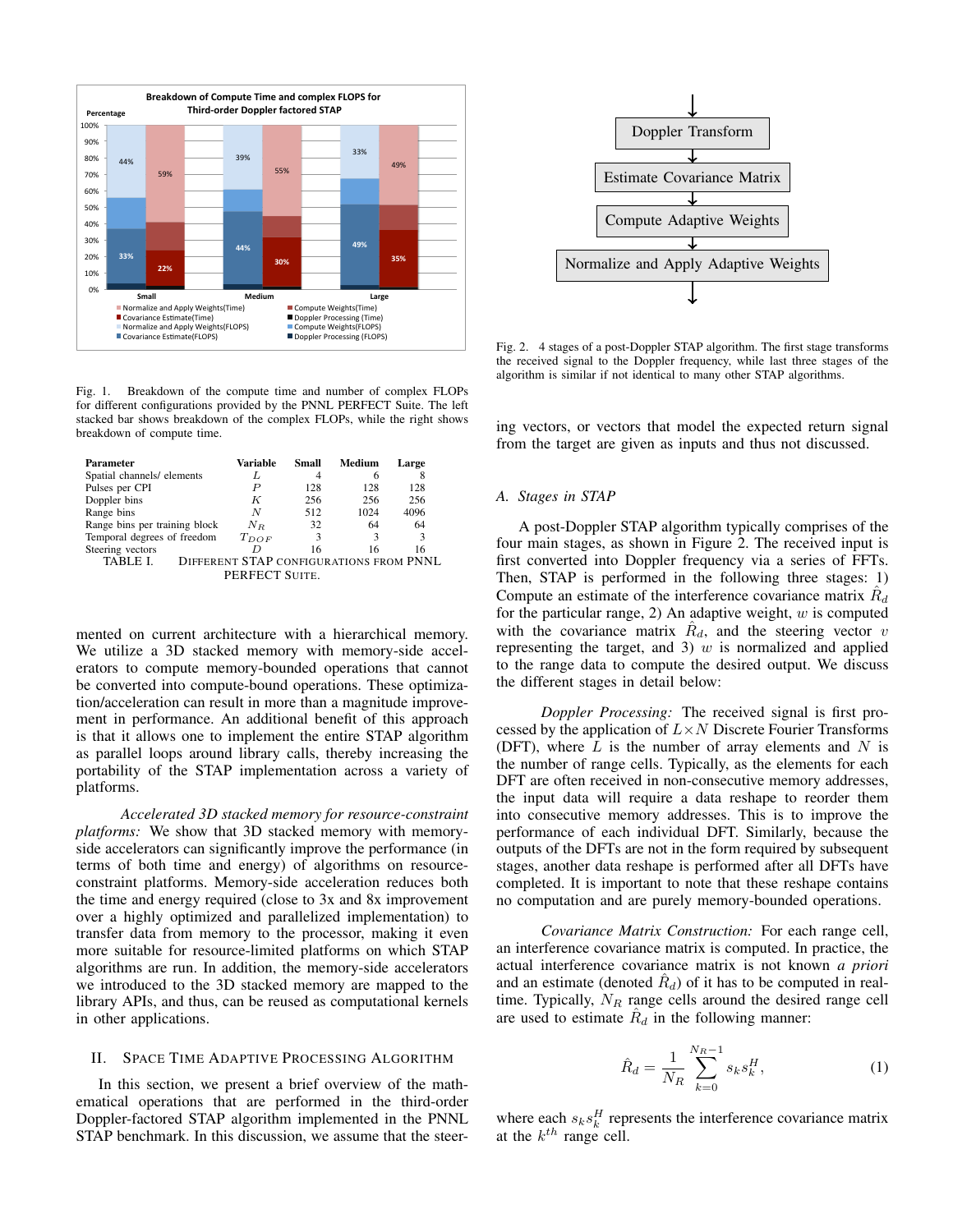*Computing Adaptive Weights:* Having computed an estimate of the interference covariance matrix for a particular range, the weight that will be used to build a filter for identifying a target represented by the steering vector  $v$  can be obtained by computing

$$
w = \hat{R}_d^{-1}v.
$$

In practice,  $\hat{R}_d$  is not inverted. Instead,  $\hat{R}_d$  is factorized either by the QR decomposition or Cholesky factorization, and forward and back-substitutions are performed. Mathematically, this is represented as

$$
w = U^{-1}U^{-H}v,
$$
 (2)

where  $\hat{R}_d = U^H U$ , and U is the Cholesky factor of  $\hat{R}_d$ .

*Applying adaptive weights:* Often the adaptive weight vector  $w$  is normalized before being used to compute the comparison statistic  $\psi$  from which the presence of the target is determined. This normalizing and applying of the adaptive weight w to compute the  $\psi$  can be described mathematically by

$$
\psi = \frac{w^H s_k}{w^H v} \tag{3}
$$

The output  $\psi$  is then compared to a predetermined threshold to determine if the target represented by  $v$  is present in that particular range represented by the interference covariance matrix constructed with  $s_k$ .

#### III. OPTIMIZING MEMORY-BOUNDED OPERATIONS

Notice that in the description of the STAP algorithm, Equations 1 to 3 are all operations on vectors. As vector operations are memory-bounded operations, i.e. data cannot be brought from memory at a high enough rate, this results in stalls during computation. As such, they inherently cannot be implemented efficiently on current architectures with the conventional memory hierarchy. In this section, we discuss the two methods we used to optimize these memory-bounded operations.

#### *A. From Memory-bounded to Compute-bounded operations*

A key observation made by the linear algebra community is that by casting operations into different forms of matrix multiplication, a compute-bounded operation, high performance implementations can be realized on architecture with hierarchical memory. This insight underlies the shift from Level 1 and Level 2 Basic Linear Algebra Subprograms (BLAS) [7], [8] to the Level 3 BLAS [9], and the use of blocked (tiled) algorithms in higher level linear algebra operations (e.g. QR and Cholesky factorizations) in LAPACK [10]. Using the same approach, the first two stages of the STAP algorithm can be converted into compute-bounded operations.

Recall that the first stage of the problem is the computation of the interference covariance matrix given by Equation 1. However, by defining a matrix  $S$  as a collection of vectors  $s_k$ , i.e.

$$
S=[s_0 s_1 \ldots s_{N_R-1}],
$$

Equation 1 can be rewritten as a matrix multiplication of the form:

$$
\hat{R}_d = \frac{1}{N_R} SS^H,
$$

which is known as the Symmetric Rank-k Update (SYRK) operation in the Level 3 BLAS.

Similarly, the computation of the adaptive weights  $w$ (Equation 2) can also be converted to using Level 3 BLAS. We first use the function potrf in LAPACK, a highly optimized Cholesky factorization implementation, to compute the Cholesky factor,  $U$ , of  $\hat{R}_d$ . The resulting matrix  $U$  is then used to compute a weight  $w_i$  for each steering vector  $v_i$ . By collecting the steering vectors  $v_i$  into a matrix V, Equation 2 can be transformed into the following operation sequence:

$$
\begin{array}{rcl} W & = & U^{-H}V \\ W & = & U^{-1}W \end{array}
$$

where W is the collection of weights for the collection of vectors, and can be implemented with two calls to the Triangular Solve with Multiple Right-hand Sides (TRSM) operation in Level 3 BLAS.

### *B. Remaining Bottleneck*

By performing the above transformations, the computation of the covariance matrix, and the computation of the adaptive weights can be implemented as loops around either Level 3 BLAS or LAPACK subroutine calls, thereby eliminating all memory-bounded operations in these stages. The remaining four memory-bounded operations are the data reshape, DFTs, inner-product and vector scaling operations in the first and last stages. For these two stages, we rely on the use of accelerators on our 3D stacked Logic-in-Memory system that will be discussed in the subsequent section.

## IV. 3D STACKED LOGIC-IN-MEMORY SYSTEM

In this section, we introduce our overall architecture of the accelerated 3D stacked Logic-in-Memory (LiM) system, and the details of how memory-side accelerators are integrated onto the LiM die. We also present an overview of our proposed software/hardware interface for utilizing the accelerators for the memory-bounded operations.

#### *A. Overall Architecture*

Figure 3 shows the overall 3D stacked Logic-in-Memory (LiM) system. The LiM system consists of two major components, i.e., the host multi-core processor for computebounded operations and the 3D DRAM stack equipped with accelerators to target the memory-bounded operations. The multi-core processor and the 3D DRAM stack are connected with multiple high-speed serial links, allowing the external bandwidth between them to achieve up to 480 GB/s [11].

In the 3D DRAM stack of LiM system, there exists multiple *DRAM dies*, one *DRAM logic die* and one *LiM die*. The DRAM dies store the data for processing, and the DRAM logic die mainly contains memory controllers for accessing data from the DRAM dies. The DRAM dies and the logic die are connected with high-performance, low-energy, and high bandwidth TSVs (Through Silicon Vias) [12], allowing the internal bandwidth to reach as high as 860 GB/s [13]. We further introduce a LiM die, where multiple accelerators can be integrated to speedup memory-bounded operations, under the DRAM logic die. Both the accelerators on the LiM die and the host processor can leverage the memory controllers on the DRAM logic die to communicate with the DRAM dies.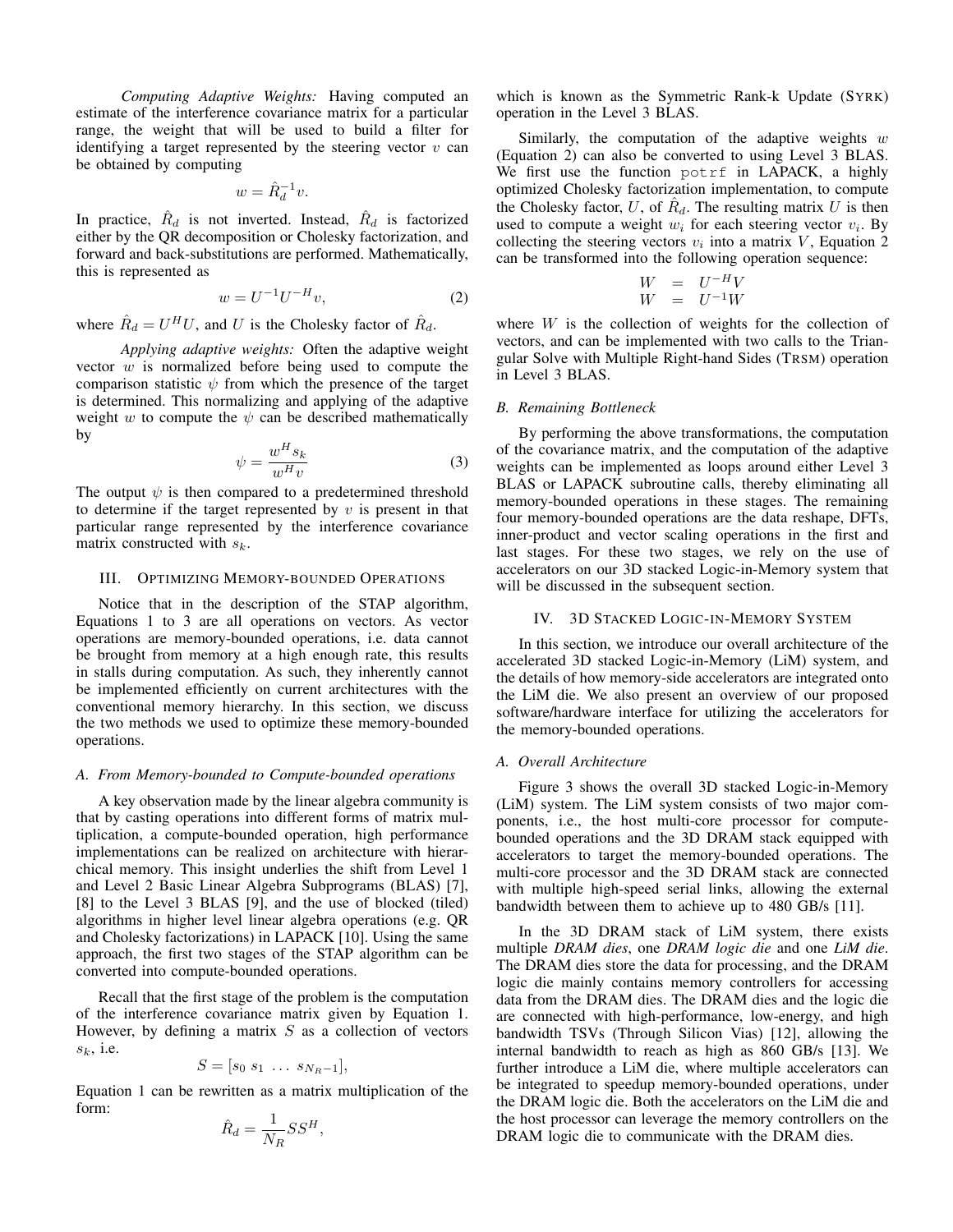

Fig. 3. The overall architecture of 3D stacked Logic-in-Memory system, where high-speed serial links of up to 480 GB/s connects the memory to the host processor, and high bandwidth (860 GB/s) Through Silicon Vias (TSVs) connect different DRAM die stacked on top of each other.

## *B. LiM Die*

On the LiM die, we integrate various accelerators for the aforementioned memory-bounded operations in the STAP algorithm. Accelerators required are FFT [5] for the Doppler Processing stage, Reshape [14] for data reshape before and after the Doppler Processing stage, and DOT [15] and SCAL for the normalization and application of the adaptive weights. The basic principle is that each accelerator is mapped to one or more library APIs, such that each library call is equivalent to an accelerator invocation. In addition to the accelerators, a configuration infrastructure is also designed to control and configure the accelerators. The configuration infrastructure consists of the switch interconnect, which connects all the hardware accelerators and the Configuration Unit (CU). The CU parses an *Accelerator Descriptor* that describes the control and configuration of the accelerators, performs the necessary configurations, and invokes the accelerators accordingly.

## *C. Software/Hardware Interface*

We termed the interface between the software and hardware accelerators the *Accelerator Descriptor* (AD). The AD is essentially a physically contiguous memory region, that contains three major parts, i.e., *Command Region* (CR), *Instruction Region* (IR) and *Parameter Region* (PR). The CR is composed of the control command such as START and STOP, the number of instructions and the starting address of the IR. The IR contains multiple instructions, and each instruction can be either a traditional instruction or a control instruction. The traditional instruction corresponds to one invocation of an accelerator, while the control instruction is related to the control flow operation such as the LOOP and NOP instruction. For a traditional instruction, in addition to specifying the accelerator to invoke, it also specifies the starting address and the size of accelerator parameters in the PR. Details of the input and output buffers such as *buffer size*, *starting address*,



Fig. 4. The architecture of the Logic-in-Memory (LiM) die.



| <b>AD Name</b> | Function            | # Accelerators Calls |
|----------------|---------------------|----------------------|
| AD0            | Corner turn         |                      |
|                | <b>Batch FFT</b>    | 32,768               |
|                | Snapshot extraction |                      |
| AD1            | Batch inner product | 262,144              |
| AD2            | Batch inner product | 16,777,216           |
|                |                     |                      |

Batch vector scaling 262,144 TABLE III. MULTIPLE ACCELERATOR INVOCATIONS ARE GROUPED INTO THREE ACCELERATOR DESCRIPTORS (ADS) FOR THE STAP ALGORITHM. NUMBERS INDICATE THE NUMBER OF ACCELERATOR INVOCATION FOR THE LARGE DATA SET.

and *stride* for each accelerator invocation are also specified in the PR. The detailed format of the AD is shown in Table II.

Offloading of the task from the host to accelerators is performed by transferring the completed AD to the memory space monitored by the Configuration Unit (CU). As there exists nonnegligible overheads during task offloading, it is necessary to specify multiple accelerator invocations within one AD so as to reduce the total times of tasks are being offloaded. In the STAP algorithm, where multiple accelerated library calls are within loops, e.g., DOT in a series of nested for loops, we use the LOOP instruction to generate a compact descriptor. For two sequential library calls where the output data of the first library call is exactly the input data of the second library call, these two library calls/accelerator invocations can be placed into the same AD. For the Large data set in PNNL's STAP implementation, a total of 17,334,274 accelerator invocations can be compactly described into only three ADs as shown in Table III.

To generate ADs from the software library calls, we develop a source-to-source compiler to parse the programs instrumented with *directives*. In more detail, the memory-bounded libraries are first instrumented with OpenACC-compatible directives such as #pragma acc. Then, our compiler can automatically identify such libraries and translate them to lowlevel accelerator-related libraries in [16]. At runtime, such lowlevel libraries can generate corresponding ADs to invoke the accelerators.

### V. PERFORMANCE

In this section, we show performance attained by four different implementations, using three different configurations for the third-order Doppler-factored STAP algorithm.

## *A. Experimental Setup*

All experiments were conducted on an Intel Haswell i-4770K multicore processor. To evaluate the performance and energy efficiency of the entire LiM system, we employ the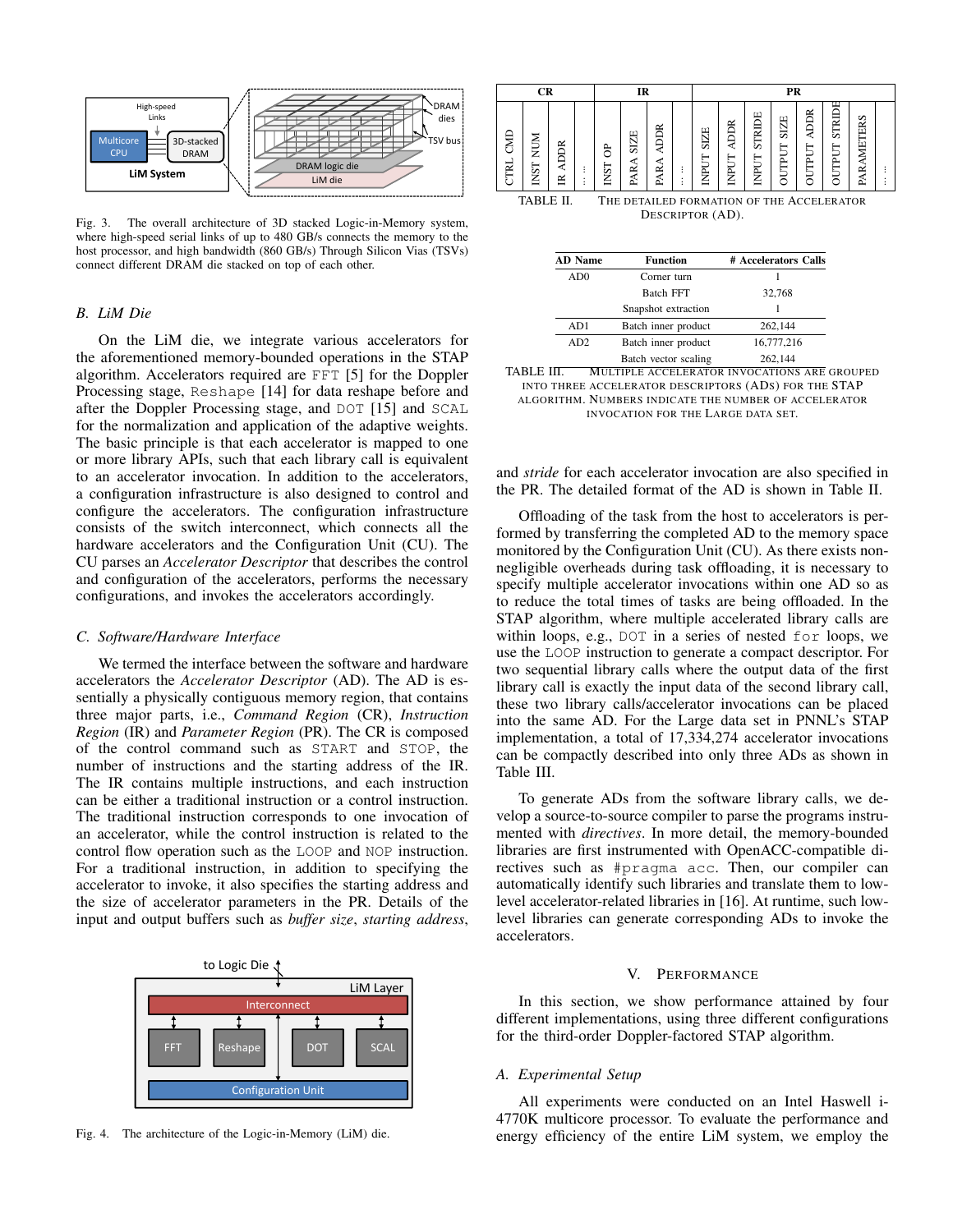**Performance Gains over Baseline (BLAS‐2) Speedup (Times)**



Fig. 5. The performance improvements obtained by using different implementations. The results are normalized to that of the BLAS-2 baseline.

same methodology in [16]. In this methodology, the performance and energy of the host processor are measured by using PAPI (Performance Application Programming Interface) RAPL (Running Average Power Limit) [17] interface, while the performance and energy of the memory-side accelerators are modeled using various simulation and modeling tools, including Synopsis Design Compiler [18], DesignWare, McPAT [19], CACTI-3DD [20], and customized accelerator models. More details of the evaluation methodology can be found in [16].

We ran the three configurations (i.e., Small, Medium, and Large in Table I) using four distinct implementations for all experiments. The baseline is a library-based implementation of PNNL's third-order Doppler-factored STAP algorithm using primarily BLAS 1 and BLAS 2 operations (BLAS-2). The second implementation (BLAS-3) reduces the number of memory-bounded operations as described in Section III. We show the flexibility of implementing STAP using library and improvement gained by using OpenMP pragmas around the outer-most loops (BLAS-3 + OpenMP). This is so that all threads have the largest amount of independent tasks [21]. Finally, the implementation for the LiM system is obtained by compiling the BLAS-3 + OpenMP implementation with our experimental compiler (LiM System). We also show the theoretical upper bound if the remaining memory-bounded operations require no compute time, and no energy.

#### *B. Performance*

In Figure 5, we show the performance comparison of BLAS-2 baseline, BLAS-3, BLAS-3+OpenMP and LiM System, where the results are normalized to that of the baseline. Compared with the baseline, BLAS-3, where memorybounded operations are converted to compute-bounded operations, improves the performance by 75%, 65%, and 71% for Small, Medium, and Large data set, respectively. By exploiting multithreading, we can achieve 1.53x, 3.08x, and 2.9x performance improvements over the baseline implementation for the Small, Medium, and Large data set, respectively. The performance attained through our LiM system yields the greatest benefit, where more than 11x improvement in performance is attained over the baseline implementation for the large data set.

To demonstrate the benefit of using memory-side accelerators with the 3D stack, we compare the performance of each accelerator and its corresponding software implementation





Fig. 6. The performance improvements of different accelerators in the proposed LiM system over the BLAS-3+OpenMP implementation.



Fig. 7. The energy reduction of different implementations over the BLAS-2 baseline.

with BLAS-3+OpenMP. As shown in Figure 6, accelerators in LiM can significantly and greatly improve the performance. We consistently obtained between five and 40 times speed up in performance for memory-bounded operations over the software implementations.

## *C. Energy Efficiency*

In Figure 7, we compare energy consumption of different implementations, where the results are normalized to that of the baseline (BLAS-2) implementation. Converting the memory-bounded operations to compute-bounded operations, we reduce the energy by 42.6%, 39.2%, and 38.7% for the Small, Medium and Large data set, respectively. Exploiting multithreading on the multicore processor (BLAS-3+OpenMP implementation), the energy is reduced by 49.6% for the Large data set. An interesting observation is that the energy reduction even decreases for the Small data set, although the execution time is significantly reduced compared with the BLAS-3 implementation (see Figure 5). The reason is that there is insufficient computation in the small data set to amortize the power consumption resulting from multithreading. Finally, the proposed LiM system can greatly reduce the energy consumption. Compared against the baseline, the LiM implementation reduces energy consumption by a factor of 2.32x, 5.82x, and 5.39x for the Small, Medium and Large data set, respectively, which are 91%, 85%, and 89% of the theoretical upper bound of energy reduction.

In Figure 8, we further compare the energy efficiency in terms of Energy Delay Product (EDP) [22] of different implementations normalized to the EDP of the BLAS-2 baseline.